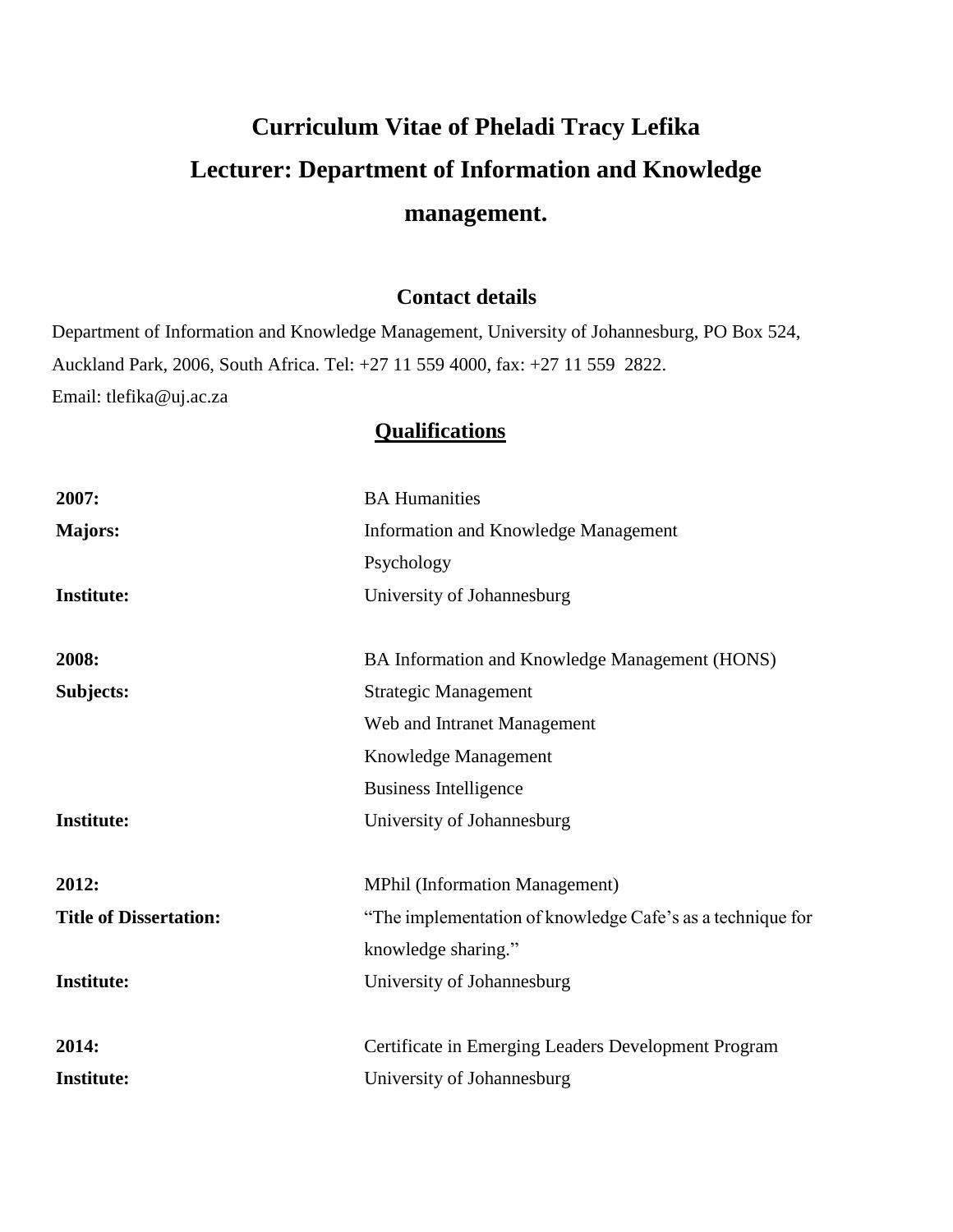## **SKILLS, ATTRIBUTES AND ACHIEVMENTS**

- Very good organisational & interpersonal skills (communication, written & spoken)
- Great teaching skills
- Trustworthy, Articulate, Efficient, Friendly, Patient, Innovative, work well under pressure
- Vouth Counsellor (1998)
- Youth leader: Young People's Ministries (Orange Grove)
- Awarded a prize in the 2007 Information Management Class for creating the best blog

### **ACADEMIC PUBLICATIONS**

■ Lefika, P.T. & Mearns, M. 2014. "Adding knowledge cafés to the repertoire of knowledge sharing techniques". International Journal of Knowledge Management, 35(1): 26-32.

### **CONFERENCE PRESENTATIONS**

- Lefika, P.T. & Mearns, M. 2012. "Knowledge cafés as a technique for knowledge sharing". 14<sup>th</sup> Annual ZAW3 Conference in Durban, University of Kwazulu Natal, 7-9 November (Poster).
- Lefika, P.T. 2013. *"*Knowledge cafés for effective knowledge sharing". 13th Annual Information and Knowledge Management Conference. University of Johannesburg, Johannesburg (Single presentation) (Accredited Proceedings).
- Lefika, P.T & du Plessis, T. 2014. "Using knowledge sharing techniques for effective knowledge sharing in public administration and policy making: How will